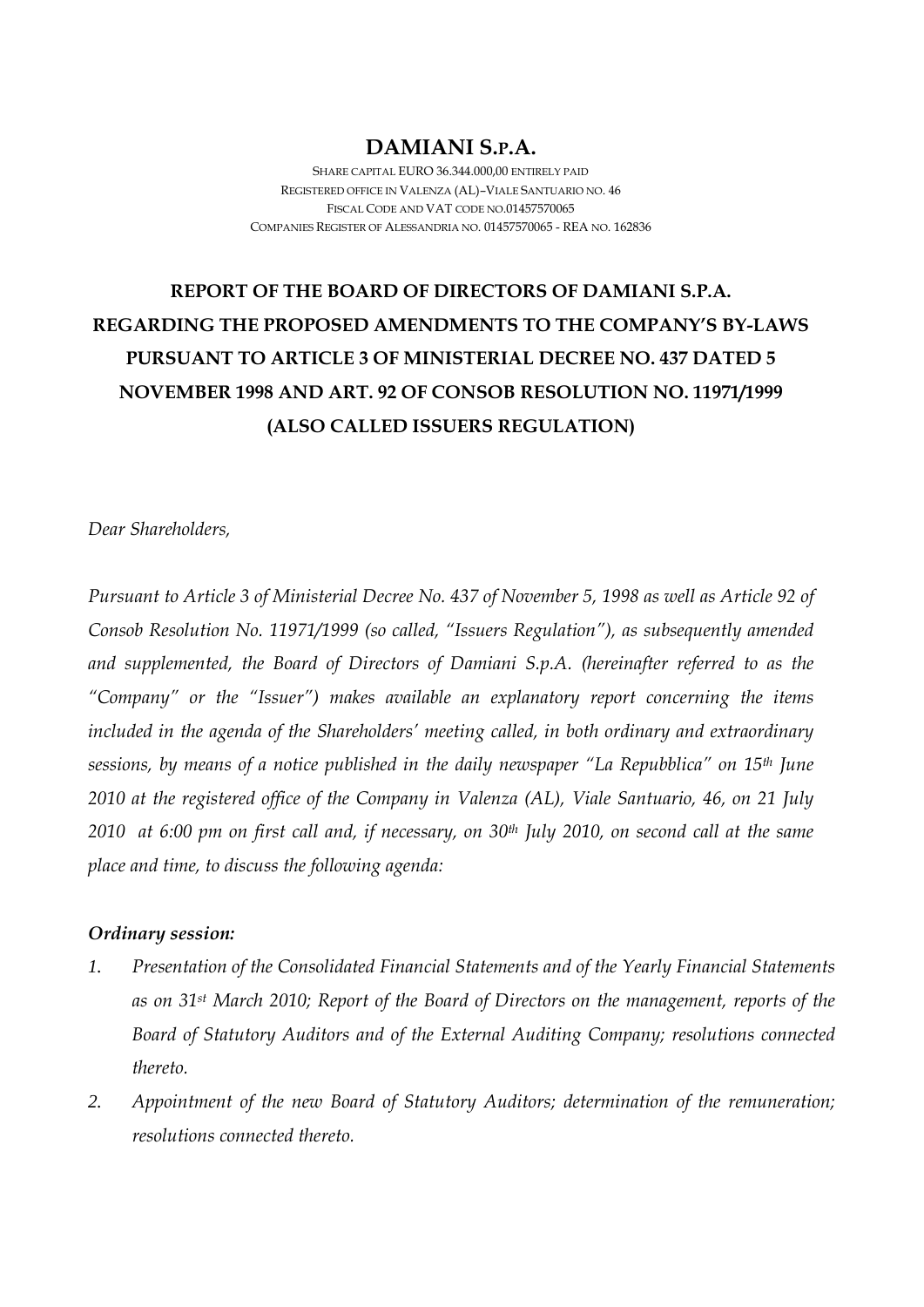- *3. Proposal to authorize the purchase and disposal of the Company's own shares, upon prior revocation of the resolution approved by the Shareholders' Meeting on 22nd July 2009 within the limit the same has not been already executed; resolutions connected thereto.*
- *4. Proposal to adopt a plan based on financial instruments pursuant to Article 114 bis of Legislative Decree no. 58/98; resolutions connected thereto.*

#### *Extraordinary session:*

*1. Amendment to Articles 10, 11, 16 and 24 of the Company's By-laws and introduction of the new Article 34 further to the implementation in Italy of Directive 2007/36/CE; resolutions connected thereto.* 

#### *§ § §*

*1. Reasons for the proposal to amend Articles 10, 11, 16, and 24 of the Company's Bylaws and for the introduction of the new Article 34.* 

*Following the approval by the Council of Ministers in meeting no. 79 held on 22nd January 2010 and the clearance by the Italian President dated 27th January 2010, the procedure for the implementation in Italy of Directive 2007/36/CE of the European Parliament and of the Council of 11th July 2007 on the exercise of certain rights of shareholders in listed companies has been completed, following the delegation to the Government given by article 31 of Law no. 88 of 7th July 2009.* 

*Legislative Decree no. 27 of 27th January 2010 bringing into force Directive 2007/36/CE modifies, inter alia, numerous provisions of the Civil Code and of Legislative Decree 24th February 1998 no. 58 (so called "T.U.F."), requiring and/or suggesting therefore to modify the Company's By-laws in order to maintain it updated and conforming to current regulations.* 

*In short, Legislative Decree no. 27/10 deals with shareholders effective participation to general meetings and their right to access information prior to the general meeting, providing inter alia:* 

*(i) specific provisions concerning the convocation of general meetings, including timing and contents of the call notice;* 

*(ii) the introduction in the Italian system of the principle of the record date, which provides that shareholders' rights to participate in a general meeting and to vote in respect of thier shares shall*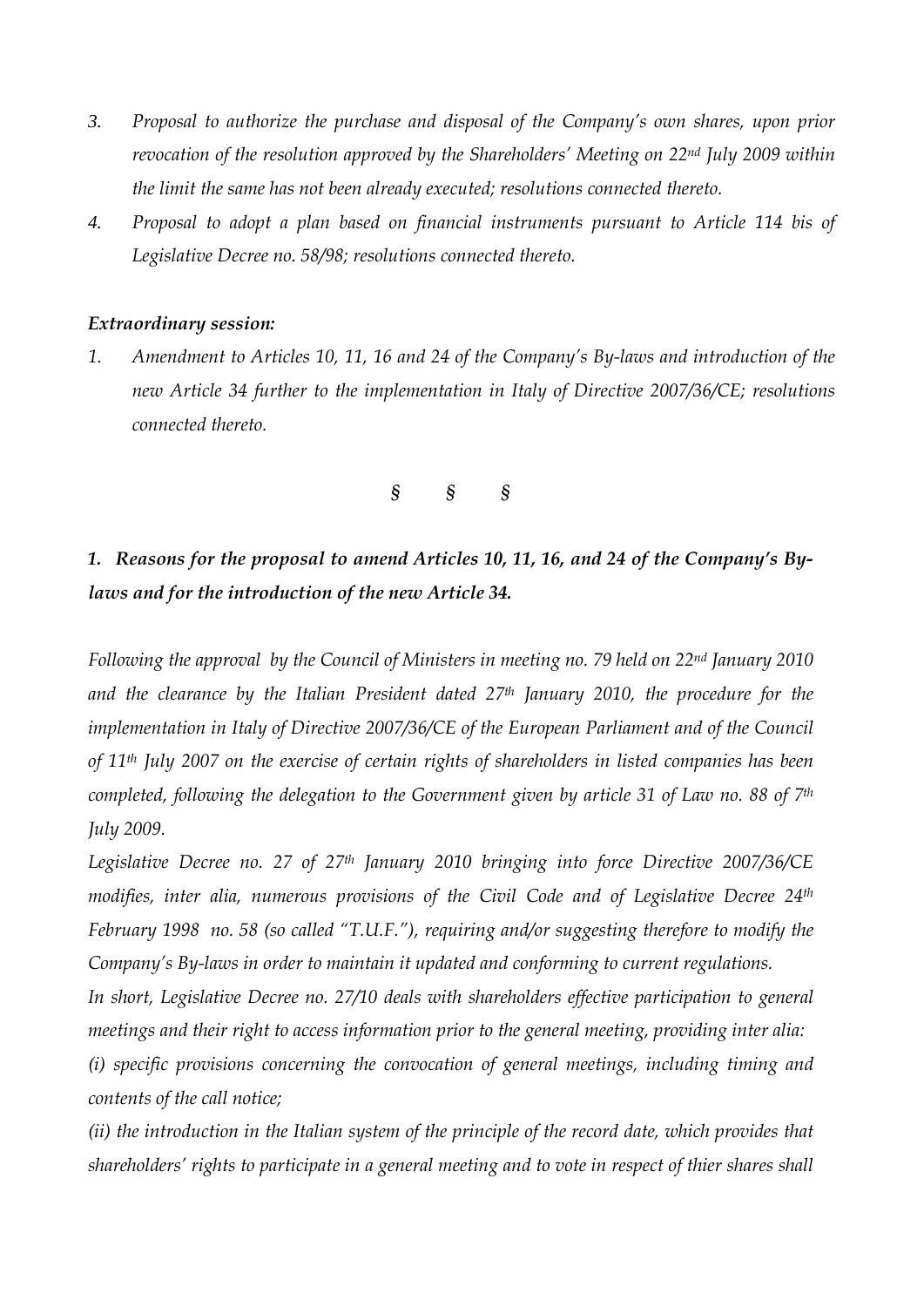*be determined with respect to the shares held by that shareholder on the expiring of the 7th business day (i.e. days of open financial markets) prior to the general meeting;* 

*(iii) some new ad hoc rules concerning the right to put items on the agenda of the general meeting, to ask questions in this respect, to vote by proxy including the right to appoint a proxy holder by electronic means;* 

*(iv) some new deadlines to file lists of candidates to be appointed as directors and as members of the board of statutory auditors;* 

*(v) other shareholders' rights left to be determined in the By-laws (inter alia the possibility to call the so called "one only convocation meeting"; to ask the financial intermediary - at the individuals own expense - the Shareholder's personal data which have not been barred for transmission, or furthermore to allow the vote by post or electronic means).* 

*It is noteworthy to state that not all changes introduced by the law needs to be implemented by modifying the Bylaws because some of the changes brought about by the law will be automatically enforced while on the other hand some of the changes are not suited to be enforced at all in the Bylaws.* 

*Based on ad interim rules – see article 7 of Legislative Decree no. 27/10 – the main provisions introduced by the reform shall apply starting from general meetings called after 31st October 2010: nevertheless the Board of Directors intends to utilize the scheduled meeting in order to suggest the introduction of some changes in the Bylaws for ir to conform to the provisions introduced following the implementation of the Directive 2007/36/CE.* 

*In this proposal to change the Bylaws which is brought to your attention, the Board of Directors has decided to propose to the Shareholders to intervene minimally making reference instead and where possibile to the "statutes and regulations time to time in force": this represents a flexible choice which is also considered right in order to avoid continous updating of the Bylaws due to changes in the law and regulations.* 

*It is proposed to change Article 10 of the Bylaws concerning the methods of publication of the convocaation of Shareholders meetings by introducing a reference to the laws time to time in force; in this respect it is also proposed – pursuant to Article 7 paragraph 1 of Legislative Decree no. 27/10 – to introduce in the Bylaws an ad interim provision – i.e. Article 34 – which states that until 31st October 2010 the method of publication of the notice provided in the current Article 10 of the Bylaws should remain in place.* 

*As far as the opition is concerned for the Company to appoint a proxy holder, the Board of Director has not, at the moment, provided such an option. As fas as the right to participate in the*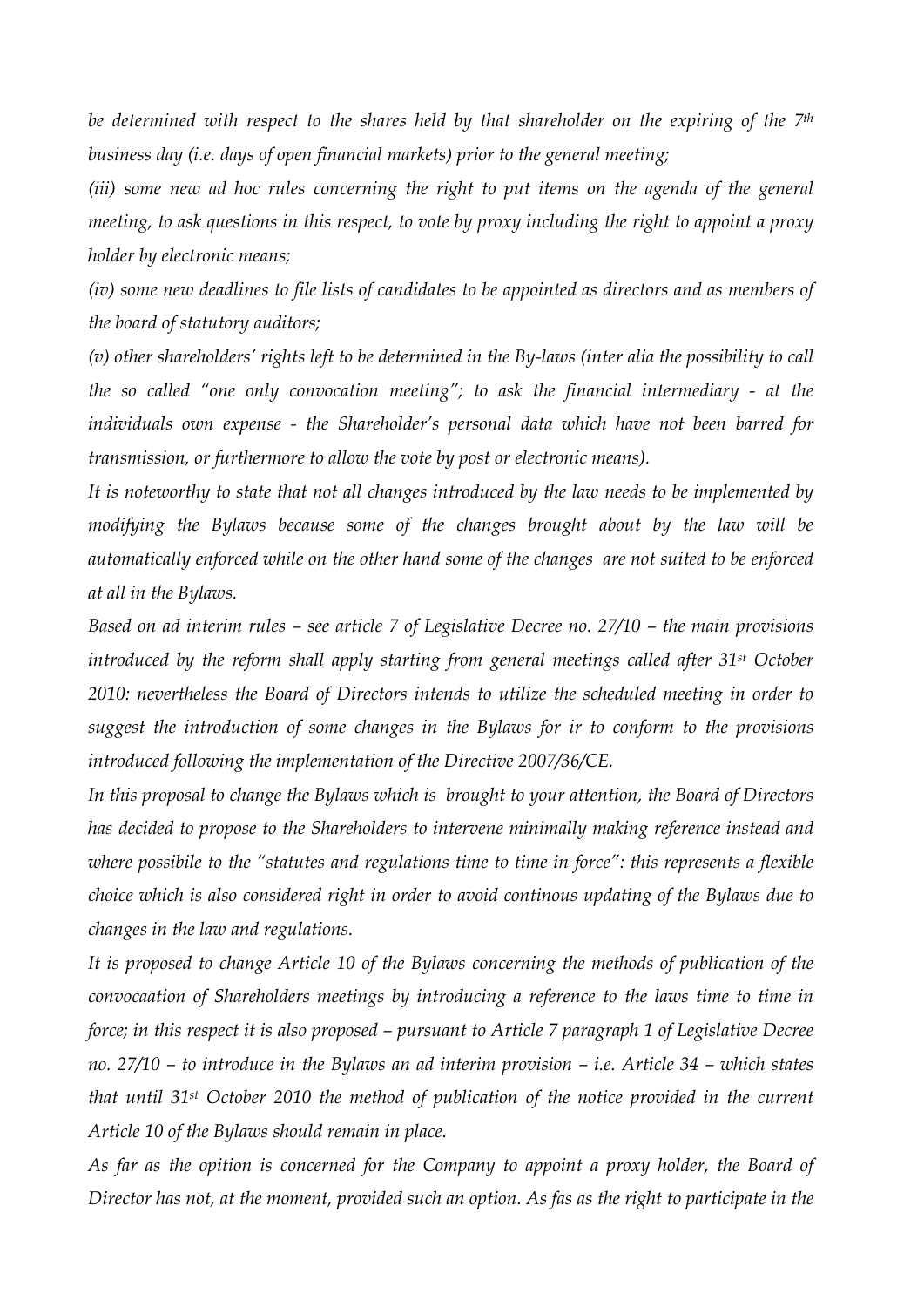*meetings is concerned, amendment of Article 11 of the Bylaws is proposed by way of cancelling reference to Article 2370 paragraph 2 of the Civil Code and making reference to the laws time to time in force.* 

*As far as the appointment of the members of the Board of Directors and the Board of Statutory Auditors is concerned, Articles 147-ter (appointment and composition of the Board of Directors) and Article 148 (Composition) of TUF have been amended. As a consequence it is necessary to amend Articles 16 and 24 of the Bylaws in order to conform them starting from now to the new provisions of the law.* 

*In conclusion during this meeting the Board of Directors proposes to modify Article 16 of the Bylaws in order to correct some typographical errors in particular at the first paragraph, the verb to be should be corrected by putting an accent and at the fourth paragraph the preposition" of the" should be substituted with "of".* 

*Finally, in order not to change, if possibile, the provisions of the Bylaws regulating the functioning of the Company and which are peculiar to it, the Board of Directors deems irrelevant, also considering the Shareholder's structure of the Company, to modify the Bylaws in order to provide for the one convocation only meeting and the Board of Directors does not deem it convennient to allow voting by post or by electronic means.* 

*Furthermore, it is proposed to reformulate Articles 10, 11, 16 and 24 of the Bylaws and to introduce the ad interim provisions of Article 34 as already explained above.* 

*Shareholders are therefore called to resolve with the majority vote required in the extraordinary session, on the proposal which the Board of Directors has illustrated above, considering the changes introduced by the implementation in Italy of Directive 2007/36/CE. Please note that those resolutions not be included in the list provided by Article 2437 of the Civil Code, Shareholders abstaining or absent will not be granted the right to withdraw from the Company.* 

### *§ § §*

## *2. Comparison between the text of the articles of the current Bylaws and the text of the proposed amendment.*

*Following please find a compariosn between the text of the articles of the current Bylaws and the text of the proposed amendmen, with evidence in bold of the changes.*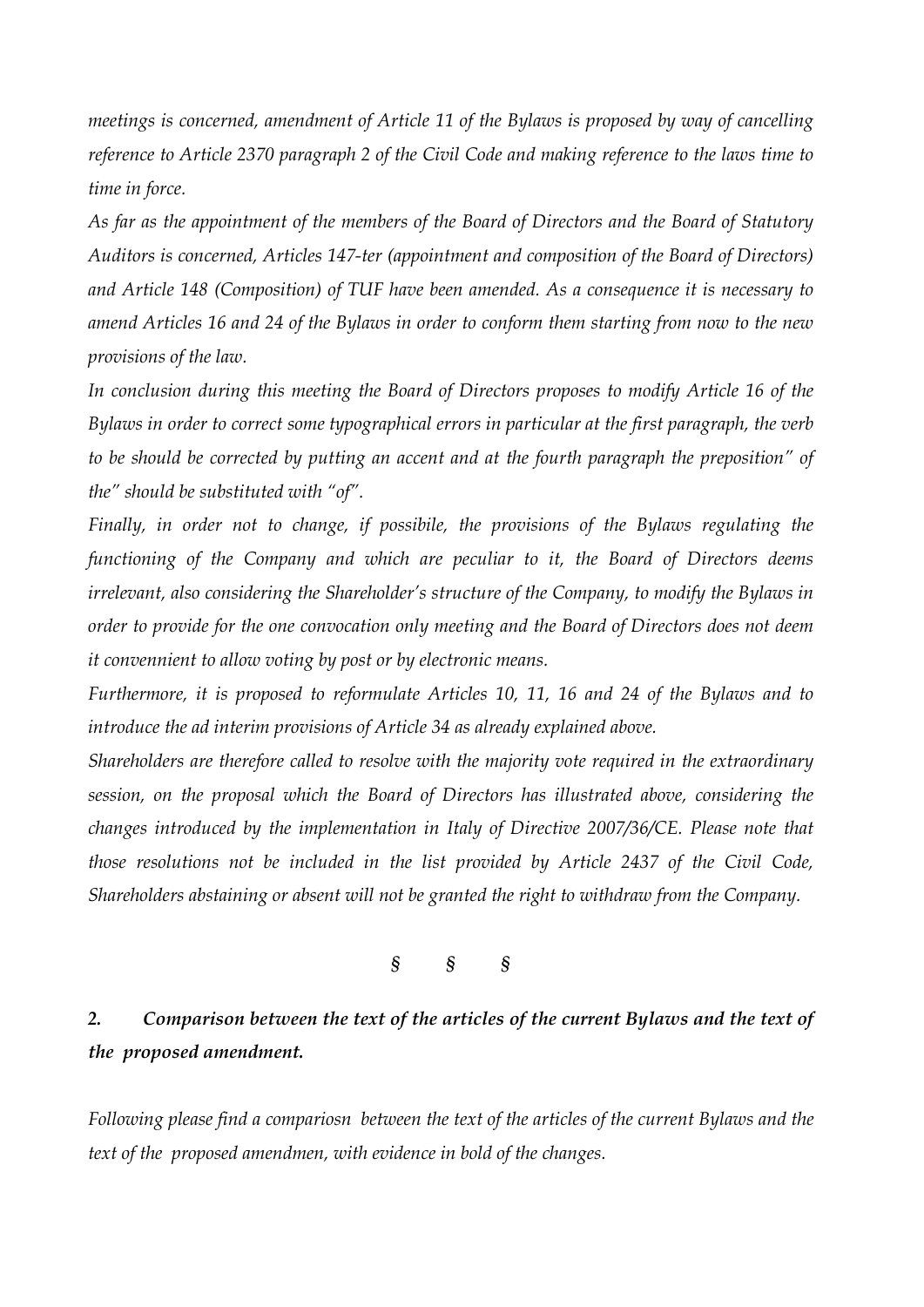| <b>CURRENT</b>                                                                                                                                                                                                                                                                                                                                                                                                                                                                                                                                                                                                                                                                                                                                                                    | <b>PROPOSED</b>                                                                                                                                                                                                                                                                                                                                                                                                                                                                                                                                                                                                                                                                                                                                                                                                                                                               |
|-----------------------------------------------------------------------------------------------------------------------------------------------------------------------------------------------------------------------------------------------------------------------------------------------------------------------------------------------------------------------------------------------------------------------------------------------------------------------------------------------------------------------------------------------------------------------------------------------------------------------------------------------------------------------------------------------------------------------------------------------------------------------------------|-------------------------------------------------------------------------------------------------------------------------------------------------------------------------------------------------------------------------------------------------------------------------------------------------------------------------------------------------------------------------------------------------------------------------------------------------------------------------------------------------------------------------------------------------------------------------------------------------------------------------------------------------------------------------------------------------------------------------------------------------------------------------------------------------------------------------------------------------------------------------------|
| <b>TEXT</b>                                                                                                                                                                                                                                                                                                                                                                                                                                                                                                                                                                                                                                                                                                                                                                       | <b>TEXT</b>                                                                                                                                                                                                                                                                                                                                                                                                                                                                                                                                                                                                                                                                                                                                                                                                                                                                   |
| <b>Article 10</b><br>The General Meeting shall be convened in<br>ordinary (AGM) or extraordinary (EGM) form<br>by the publication of a Notice of Convening in<br>accordance with the law and regulations in the<br>Official Gazette of the Italian Republic or<br>alternatively in one of the following daily papers:<br>"Il Sole24Ore", "La Repubblica", "Il Corriere<br>della Sera", or "Milano Finanza".<br>The Notice may set another date for a second<br>convening; in the case of an EGM a third<br>convening may also be arranged.<br>General Meetings may also be convened, and<br>may in fact meet, elsewhere than at the<br>company's registered office, either in Italy or<br>abroad, provided they meet in one of the<br>European union countries or in Switzerland. | <b>Article 10</b><br>The General Meeting shall be convened in<br>ordinary (AGM) or extraordinary (EGM) form<br>by the publication of a Notice of Convening in<br>accordance with the terms and conditions<br>provided by the law and regulations time to<br>time in force.<br>The Notice may set another date for a second<br>convening; in the case of an EGM a third<br>convening may also be arranged.<br>General Meetings may also be convened, and<br>may in fact meet, elsewhere than at the<br>company's registered office, either in Italy or<br>abroad, provided they meet in one of the<br>European union countries or in Switzerland.                                                                                                                                                                                                                              |
| <b>Article 11</b><br>Any member entitled to attend and vote at the<br>General Meeting may arrange to be represent by<br>written form of proxy by another person, who<br>need not be a member, subject to the terms and<br>limitations prescribed by law.<br>Entitlement to attend, speak and vote shall be<br>governed by the law and the regulations in force<br>at the time; under Civil Code Article 2370 any<br>member may participate in the meeting for<br>whom a notification of share ownership has<br>been received by the Company no less than two<br>(2) working days before the date of the meeting,<br>and who is in possession of the appropriate<br>certificate on that date.                                                                                      | <b>Article 11</b><br>Any member entitled to attend and vote at the<br>General Meeting may arrange to be represent by<br>written form of proxy by another person, who<br>need not be a member, subject to the terms and<br>limitations prescribed by law.<br>The<br>Company<br>does<br>not<br>appoint<br>representatives to whom Shareholders can<br>delegate their vote by written instructions.<br>Entitlement to attend, speak and vote shall be<br>governed by the law and the regulations in force<br>at the time; the right to attend Shareholders<br>meetings is recognised to anyone who has<br>the right to vote in the meeting and in<br>respect to whom the financial intermediary<br>has sent to the Company the relevant<br>certification according to his financial<br>electronic records – pursuant to applicable<br>laws and regulations in force at the time. |
| Article 16                                                                                                                                                                                                                                                                                                                                                                                                                                                                                                                                                                                                                                                                                                                                                                        | <b>Article 16</b>                                                                                                                                                                                                                                                                                                                                                                                                                                                                                                                                                                                                                                                                                                                                                                                                                                                             |
| The Company is governed by a Board of                                                                                                                                                                                                                                                                                                                                                                                                                                                                                                                                                                                                                                                                                                                                             | The Company is governed by a Board of                                                                                                                                                                                                                                                                                                                                                                                                                                                                                                                                                                                                                                                                                                                                                                                                                                         |
| Directors with no fewer than five (5) and no                                                                                                                                                                                                                                                                                                                                                                                                                                                                                                                                                                                                                                                                                                                                      | Directors with no fewer than five (5) and no                                                                                                                                                                                                                                                                                                                                                                                                                                                                                                                                                                                                                                                                                                                                                                                                                                  |
| more than fifteen (15) members.                                                                                                                                                                                                                                                                                                                                                                                                                                                                                                                                                                                                                                                                                                                                                   | more than fifteen (15) members.                                                                                                                                                                                                                                                                                                                                                                                                                                                                                                                                                                                                                                                                                                                                                                                                                                               |
| The AGM shall appoint the members of the                                                                                                                                                                                                                                                                                                                                                                                                                                                                                                                                                                                                                                                                                                                                          | The AGM shall appoint the members of the                                                                                                                                                                                                                                                                                                                                                                                                                                                                                                                                                                                                                                                                                                                                                                                                                                      |
| Board of Directors, in accordance with the                                                                                                                                                                                                                                                                                                                                                                                                                                                                                                                                                                                                                                                                                                                                        | Board of Directors, in accordance with the                                                                                                                                                                                                                                                                                                                                                                                                                                                                                                                                                                                                                                                                                                                                                                                                                                    |
| following rules.                                                                                                                                                                                                                                                                                                                                                                                                                                                                                                                                                                                                                                                                                                                                                                  | following rules.                                                                                                                                                                                                                                                                                                                                                                                                                                                                                                                                                                                                                                                                                                                                                                                                                                                              |
| Directors need not be shareholders; their term                                                                                                                                                                                                                                                                                                                                                                                                                                                                                                                                                                                                                                                                                                                                    | Directors need not be shareholders; their term                                                                                                                                                                                                                                                                                                                                                                                                                                                                                                                                                                                                                                                                                                                                                                                                                                |
| of office shall be set at the time of their                                                                                                                                                                                                                                                                                                                                                                                                                                                                                                                                                                                                                                                                                                                                       | of office shall be set at the time of their                                                                                                                                                                                                                                                                                                                                                                                                                                                                                                                                                                                                                                                                                                                                                                                                                                   |
| appointment - provided it does not exceed the                                                                                                                                                                                                                                                                                                                                                                                                                                                                                                                                                                                                                                                                                                                                     | appointment - provided it does not exceed the                                                                                                                                                                                                                                                                                                                                                                                                                                                                                                                                                                                                                                                                                                                                                                                                                                 |
| statutory limits; directors may be re-elected.                                                                                                                                                                                                                                                                                                                                                                                                                                                                                                                                                                                                                                                                                                                                    | statutory limits; directors may be re-elected.                                                                                                                                                                                                                                                                                                                                                                                                                                                                                                                                                                                                                                                                                                                                                                                                                                |
| Directors shall be elected on the basis of lists                                                                                                                                                                                                                                                                                                                                                                                                                                                                                                                                                                                                                                                                                                                                  | Directors shall be elected on the basis of lists                                                                                                                                                                                                                                                                                                                                                                                                                                                                                                                                                                                                                                                                                                                                                                                                                              |
| presented by members; members owning a                                                                                                                                                                                                                                                                                                                                                                                                                                                                                                                                                                                                                                                                                                                                            | presented by members; members owning a                                                                                                                                                                                                                                                                                                                                                                                                                                                                                                                                                                                                                                                                                                                                                                                                                                        |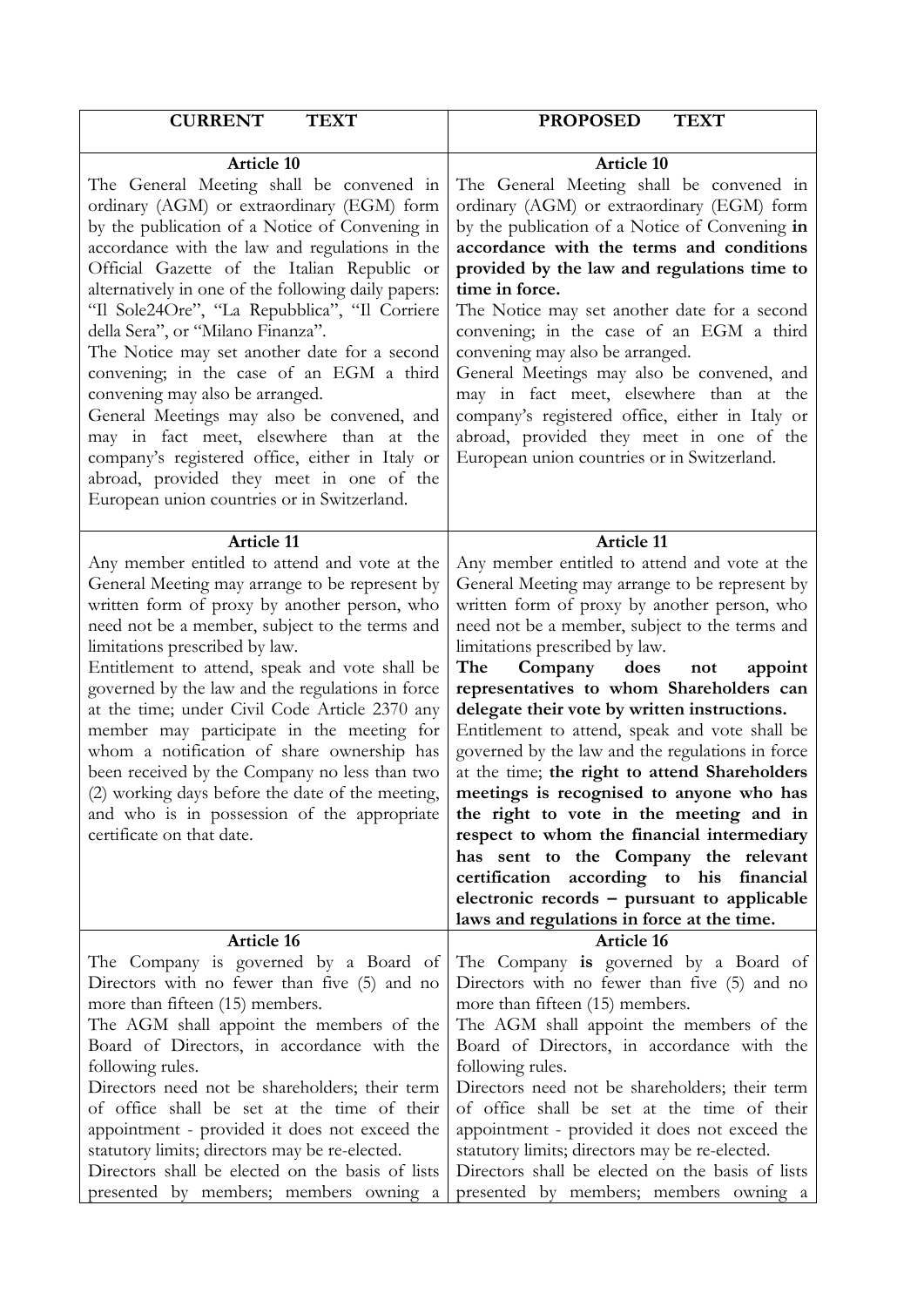| <b>CURRENT</b><br><b>TEXT</b>                                                                                                                                                                                                                                                                                                                                                                                                                                                                                                                                                                                                       | <b>PROPOSED</b><br><b>TEXT</b>                                                                                                                                                                                                                                                                                                                                                                                                                                                                                                                                                                                                        |
|-------------------------------------------------------------------------------------------------------------------------------------------------------------------------------------------------------------------------------------------------------------------------------------------------------------------------------------------------------------------------------------------------------------------------------------------------------------------------------------------------------------------------------------------------------------------------------------------------------------------------------------|---------------------------------------------------------------------------------------------------------------------------------------------------------------------------------------------------------------------------------------------------------------------------------------------------------------------------------------------------------------------------------------------------------------------------------------------------------------------------------------------------------------------------------------------------------------------------------------------------------------------------------------|
|                                                                                                                                                                                                                                                                                                                                                                                                                                                                                                                                                                                                                                     |                                                                                                                                                                                                                                                                                                                                                                                                                                                                                                                                                                                                                                       |
| proportion of shares at least as high as that<br>prescribed by CONSOB are entitled to present<br>lists of candidates, in accordance with legal and<br>regulatory provisions; any candidate appearing<br>on more than one list shall be disqualified;<br>without prejudice to any other grounds of<br>disqualification before or after election, no<br>candidate shall appear in any list who does not<br>satisfy the requirements of the law, the Articles<br>of Association or any other provisions<br>applicable to the office; each list shall contain no<br>more than fifteen (15) candidates, listed and<br>numbered in order. | proportion of shares at least as high as that<br>prescribed by CONSOB are entitled to present<br>lists of candidates, in accordance with legal and<br>regulatory provisions; any candidate appearing<br>on more than one list shall be disqualified;<br>without prejudice to any other grounds of<br>disqualification before or after election, no<br>candidate shall appear in any list who does not<br>satisfy the requirements of the law, the Articles<br>of Association or any other provisions<br>applicable to the office; each list shall contain no<br>more than fifteen (15) candidates, listed and<br>numbered in order.   |
| On each list, at least two candidates - one of<br>whom shall always appear no lower than in<br>fourth place, and the other no lower than in<br>seventh place on the list – must satisfy the<br>criteria for independence laid down in the Italian<br>Financial Services Act, Legislative Order No.<br>58/1998.                                                                                                                                                                                                                                                                                                                      | On each list, at least two candidates – one of<br>whom shall always appear no lower than in<br>fourth place, and the other no lower than in<br>seventh place on the list – must satisfy the<br>criteria for independence laid down in the Italian<br>Financial Services Act, Legislative Order No.<br>58/1998.                                                                                                                                                                                                                                                                                                                        |
| Lists presented by shareholders must be lodged<br>at the Company's registered office at least fifteen<br>(15) days before the date set for the General<br>Meeting (first convening); together with each list<br>- and by the same deadline - the following<br>documents must likewise be lodged at the<br>Company's registered office:<br>a certificate issued by a legally authorised<br>(i)<br>intermediary duly attesting the ownership of the<br>requisite number of shares for the presentation<br>of a list;                                                                                                                  | Lists presented by shareholders must be lodged<br>at the Company's registered office within the<br>terms established by relevant laws and<br>regulations time to time in force; together<br>with each list $-$ and by the same deadline $-$ the<br>following documents must likewise be lodged at<br>the Company's registered office:<br>(i) a certificate issued by a legally authorised<br>intermediary duly attesting the ownership of the<br>requisite number of shares for the presentation<br>of a list;                                                                                                                        |
| (ii) a curriculum vitae of each candidate on the<br>list, with a full account of his/her personal and<br>professional qualifications; and<br>(iii) a declaration by each candidate that he/she<br>agrees to stand and that, on his/her own<br>responsibility and on pain of exclusion from the<br>list, there are no grounds for disqualification and<br>that he/she meets the requirements of the<br>current law and regulations and of the Articles<br>of Association for the office of Director and<br>applicable) the<br>independence<br>(where<br>requirements laid down in Legislative Order No.<br>$58/1998$ , as amended.   | (ii) a curriculum vitae of each candidate on the<br>list, with a full account of his/her personal and<br>professional qualifications; and<br>(iii) a declaration by each candidate that he/she<br>agrees to stand and that, on his/her own<br>responsibility and on pain of exclusion from the<br>list, there are no grounds for disqualification and<br>that he/she meets the requirements of the<br>current law and regulations and of the Articles<br>of Association for the office of Director and<br>applicable)<br>the<br>(where)<br>independence<br>requirements laid down in Legislative Order No.<br>$58/1998$ , as amended. |
| Any list for which the above declarations are not<br>all in order shall be regarded as not having been<br>presented.<br>The election of Directors shall proceed as<br>follows:<br>(a) all but one of the directors to be elected shall                                                                                                                                                                                                                                                                                                                                                                                              | The relevant certification to be provided by<br>the financial intermediary showing the<br>ownership of the shares and the number of<br>shares required to present a list can be filed<br>Company even<br>within<br>the<br>after<br>the<br>presentation of the list, provided that such a                                                                                                                                                                                                                                                                                                                                              |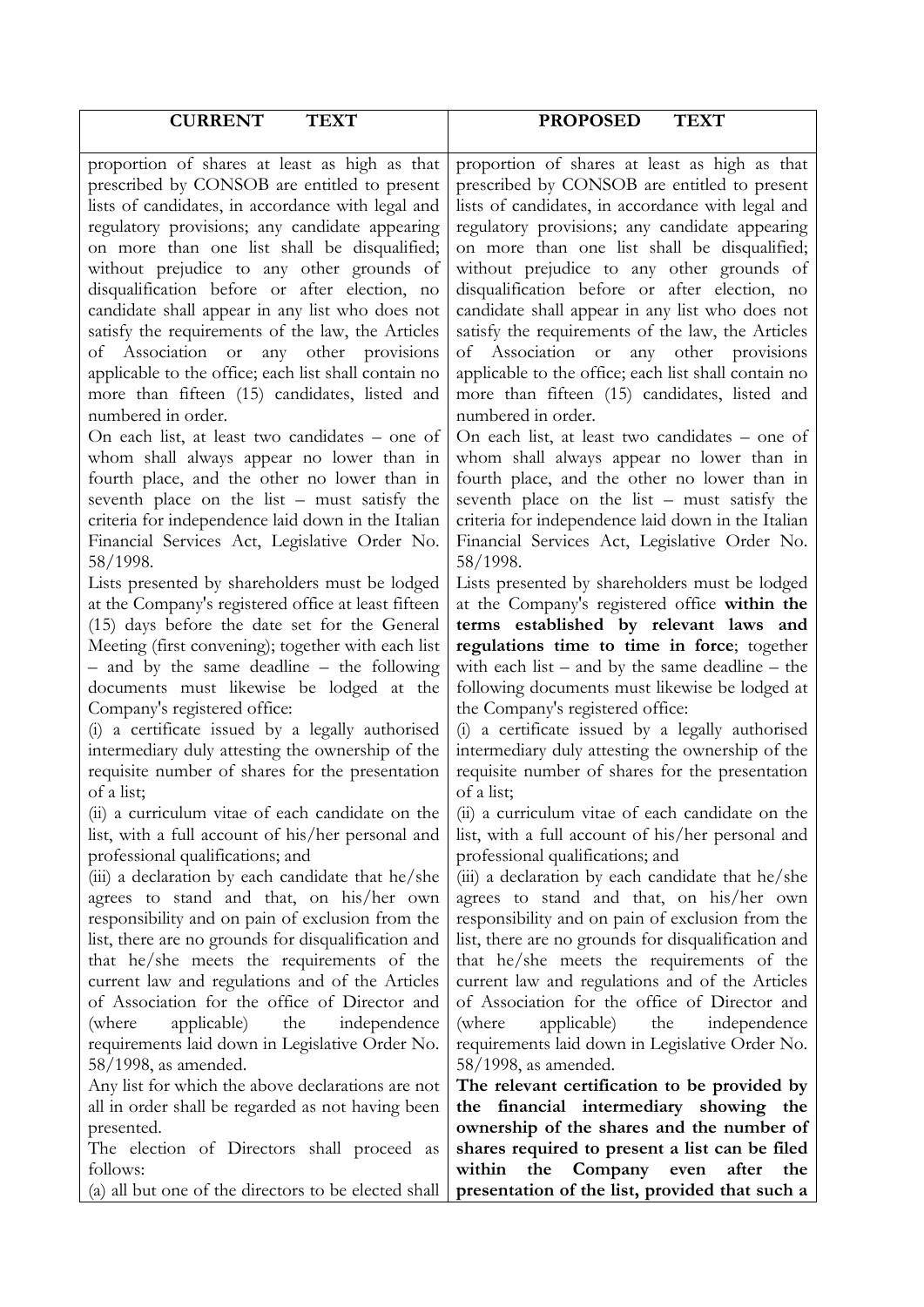| <b>CURRENT</b>                                                                                                                                                                                                                                                                                                                                                                                                                                                                                                                                                                                                                                                                                                                                                                                                                                                                                                                                                                                                                                                                                                             | <b>PROPOSED</b>                                                                                                                                                                                                                                                                                                                                                                                                                                                                                                                                                                                                                                                                                                                                                                                                                                                                                                                                                                                                                                                                                                                                                                                                                                                                                                                                                                                                                                          |
|----------------------------------------------------------------------------------------------------------------------------------------------------------------------------------------------------------------------------------------------------------------------------------------------------------------------------------------------------------------------------------------------------------------------------------------------------------------------------------------------------------------------------------------------------------------------------------------------------------------------------------------------------------------------------------------------------------------------------------------------------------------------------------------------------------------------------------------------------------------------------------------------------------------------------------------------------------------------------------------------------------------------------------------------------------------------------------------------------------------------------|----------------------------------------------------------------------------------------------------------------------------------------------------------------------------------------------------------------------------------------------------------------------------------------------------------------------------------------------------------------------------------------------------------------------------------------------------------------------------------------------------------------------------------------------------------------------------------------------------------------------------------------------------------------------------------------------------------------------------------------------------------------------------------------------------------------------------------------------------------------------------------------------------------------------------------------------------------------------------------------------------------------------------------------------------------------------------------------------------------------------------------------------------------------------------------------------------------------------------------------------------------------------------------------------------------------------------------------------------------------------------------------------------------------------------------------------------------|
| <b>TEXT</b>                                                                                                                                                                                                                                                                                                                                                                                                                                                                                                                                                                                                                                                                                                                                                                                                                                                                                                                                                                                                                                                                                                                | <b>TEXT</b>                                                                                                                                                                                                                                                                                                                                                                                                                                                                                                                                                                                                                                                                                                                                                                                                                                                                                                                                                                                                                                                                                                                                                                                                                                                                                                                                                                                                                                              |
| be drawn from the list gaining the highest<br>number of votes, in the order in which they<br>appear on that list;<br>(b) the remaining director shall be drawn from<br>the list which gains the highest number of votes<br>out of all the lists not connected in any way,<br>even indirectly, with the members which<br>presented or voted for the list referred to in (a)<br>above.<br>For the purposes of the allocation of the<br>directors to be elected, no account is taken of<br>any lists which have failed to gain the votes of at<br>least half the proportion of the share capital<br>required by the Articles of Association for the<br>presentation of a list.<br>If only one admissible list is presented, the<br>candidates on that list shall be appointed to<br>directorships in accordance with their position<br>on the list.<br>If no list is presented, the General Meeting shall<br>not use the above procedure but shall make a<br>decision with the statutory majority.<br>If one or more directorships falls vacant during<br>the Board's term of office, Civil Code Article<br>2386 shall apply. | occurs within the term for the<br>filing<br>publication of the lists by the Company.<br>Any list for which the above declarations are not<br>all in order shall be regarded as not having been<br>presented.<br>The election of Directors shall proceed as<br>follows:<br>(a) all but one of the directors to be elected shall<br>be drawn from the list gaining the highest<br>number of votes, in the order in which they<br>appear on that list;<br>(b) the remaining director shall be drawn from<br>the list which gains the highest number of votes<br>out of all the lists not connected in any way,<br>even indirectly, with the members which<br>presented or voted for the list referred to in (a)<br>above.<br>For the purposes of the allocation of the<br>directors to be elected, no account is taken of<br>any lists which have failed to gain the votes of at<br>least half the proportion of share capital<br>required by the Articles of Association for the<br>presentation of a list.<br>If only one admissible list is presented, the<br>candidates on that list shall be appointed to<br>directorships in accordance with their position<br>on the list.<br>If no list is presented, the General Meeting shall<br>not use the above procedure but shall make a<br>decision with the statutory majority.<br>If one or more directorships falls vacant during<br>the Board's term of office, Civil Code Article<br>2386 shall apply. |
| Article 24                                                                                                                                                                                                                                                                                                                                                                                                                                                                                                                                                                                                                                                                                                                                                                                                                                                                                                                                                                                                                                                                                                                 | <b>Article 24</b>                                                                                                                                                                                                                                                                                                                                                                                                                                                                                                                                                                                                                                                                                                                                                                                                                                                                                                                                                                                                                                                                                                                                                                                                                                                                                                                                                                                                                                        |
| The Board of Statutory Auditors shall be                                                                                                                                                                                                                                                                                                                                                                                                                                                                                                                                                                                                                                                                                                                                                                                                                                                                                                                                                                                                                                                                                   | The Board of Statutory Auditors shall be                                                                                                                                                                                                                                                                                                                                                                                                                                                                                                                                                                                                                                                                                                                                                                                                                                                                                                                                                                                                                                                                                                                                                                                                                                                                                                                                                                                                                 |
| composed of three $(3)$ full members – including                                                                                                                                                                                                                                                                                                                                                                                                                                                                                                                                                                                                                                                                                                                                                                                                                                                                                                                                                                                                                                                                           | composed of three $(3)$ full members – including                                                                                                                                                                                                                                                                                                                                                                                                                                                                                                                                                                                                                                                                                                                                                                                                                                                                                                                                                                                                                                                                                                                                                                                                                                                                                                                                                                                                         |
| its chairman $-$ and two $(2)$ alternate members.                                                                                                                                                                                                                                                                                                                                                                                                                                                                                                                                                                                                                                                                                                                                                                                                                                                                                                                                                                                                                                                                          | its chairman $-$ and two $(2)$ alternate members.                                                                                                                                                                                                                                                                                                                                                                                                                                                                                                                                                                                                                                                                                                                                                                                                                                                                                                                                                                                                                                                                                                                                                                                                                                                                                                                                                                                                        |
| All must meet the requirements of the law and                                                                                                                                                                                                                                                                                                                                                                                                                                                                                                                                                                                                                                                                                                                                                                                                                                                                                                                                                                                                                                                                              | All must meet the requirements of the law and                                                                                                                                                                                                                                                                                                                                                                                                                                                                                                                                                                                                                                                                                                                                                                                                                                                                                                                                                                                                                                                                                                                                                                                                                                                                                                                                                                                                            |
| regulations in force at the time; and for this                                                                                                                                                                                                                                                                                                                                                                                                                                                                                                                                                                                                                                                                                                                                                                                                                                                                                                                                                                                                                                                                             | regulations in force at the time; and for this                                                                                                                                                                                                                                                                                                                                                                                                                                                                                                                                                                                                                                                                                                                                                                                                                                                                                                                                                                                                                                                                                                                                                                                                                                                                                                                                                                                                           |
| purpose it must be borne in mind that the                                                                                                                                                                                                                                                                                                                                                                                                                                                                                                                                                                                                                                                                                                                                                                                                                                                                                                                                                                                                                                                                                  | purpose it must be borne in mind that the                                                                                                                                                                                                                                                                                                                                                                                                                                                                                                                                                                                                                                                                                                                                                                                                                                                                                                                                                                                                                                                                                                                                                                                                                                                                                                                                                                                                                |
| matters and areas of business closely connected                                                                                                                                                                                                                                                                                                                                                                                                                                                                                                                                                                                                                                                                                                                                                                                                                                                                                                                                                                                                                                                                            | matters and areas of business closely connected                                                                                                                                                                                                                                                                                                                                                                                                                                                                                                                                                                                                                                                                                                                                                                                                                                                                                                                                                                                                                                                                                                                                                                                                                                                                                                                                                                                                          |
| with the company's are those indicated in the                                                                                                                                                                                                                                                                                                                                                                                                                                                                                                                                                                                                                                                                                                                                                                                                                                                                                                                                                                                                                                                                              | with the company's are those indicated in the                                                                                                                                                                                                                                                                                                                                                                                                                                                                                                                                                                                                                                                                                                                                                                                                                                                                                                                                                                                                                                                                                                                                                                                                                                                                                                                                                                                                            |
| company's Objects, with particular reference to                                                                                                                                                                                                                                                                                                                                                                                                                                                                                                                                                                                                                                                                                                                                                                                                                                                                                                                                                                                                                                                                            | company's Objects, with particular reference to                                                                                                                                                                                                                                                                                                                                                                                                                                                                                                                                                                                                                                                                                                                                                                                                                                                                                                                                                                                                                                                                                                                                                                                                                                                                                                                                                                                                          |
| industrial companies and other organizations                                                                                                                                                                                                                                                                                                                                                                                                                                                                                                                                                                                                                                                                                                                                                                                                                                                                                                                                                                                                                                                                               | industrial companies and other organizations                                                                                                                                                                                                                                                                                                                                                                                                                                                                                                                                                                                                                                                                                                                                                                                                                                                                                                                                                                                                                                                                                                                                                                                                                                                                                                                                                                                                             |
| operating in the manufacture of luxury goods,                                                                                                                                                                                                                                                                                                                                                                                                                                                                                                                                                                                                                                                                                                                                                                                                                                                                                                                                                                                                                                                                              | operating in the manufacture of luxury goods,                                                                                                                                                                                                                                                                                                                                                                                                                                                                                                                                                                                                                                                                                                                                                                                                                                                                                                                                                                                                                                                                                                                                                                                                                                                                                                                                                                                                            |
| design, marketing, intellectual property and                                                                                                                                                                                                                                                                                                                                                                                                                                                                                                                                                                                                                                                                                                                                                                                                                                                                                                                                                                                                                                                                               | design, marketing, intellectual property and                                                                                                                                                                                                                                                                                                                                                                                                                                                                                                                                                                                                                                                                                                                                                                                                                                                                                                                                                                                                                                                                                                                                                                                                                                                                                                                                                                                                             |
| services in general.                                                                                                                                                                                                                                                                                                                                                                                                                                                                                                                                                                                                                                                                                                                                                                                                                                                                                                                                                                                                                                                                                                       | services in general.                                                                                                                                                                                                                                                                                                                                                                                                                                                                                                                                                                                                                                                                                                                                                                                                                                                                                                                                                                                                                                                                                                                                                                                                                                                                                                                                                                                                                                     |
| Members of the Board of Statutory Auditors                                                                                                                                                                                                                                                                                                                                                                                                                                                                                                                                                                                                                                                                                                                                                                                                                                                                                                                                                                                                                                                                                 | Members of the Board of Statutory Auditors                                                                                                                                                                                                                                                                                                                                                                                                                                                                                                                                                                                                                                                                                                                                                                                                                                                                                                                                                                                                                                                                                                                                                                                                                                                                                                                                                                                                               |
| shall hold office for three (3) financial years and                                                                                                                                                                                                                                                                                                                                                                                                                                                                                                                                                                                                                                                                                                                                                                                                                                                                                                                                                                                                                                                                        | shall hold office for three (3) financial years and                                                                                                                                                                                                                                                                                                                                                                                                                                                                                                                                                                                                                                                                                                                                                                                                                                                                                                                                                                                                                                                                                                                                                                                                                                                                                                                                                                                                      |
| may be re-elected; the General Meeting which                                                                                                                                                                                                                                                                                                                                                                                                                                                                                                                                                                                                                                                                                                                                                                                                                                                                                                                                                                                                                                                                               | may be re-elected; the General Meeting which                                                                                                                                                                                                                                                                                                                                                                                                                                                                                                                                                                                                                                                                                                                                                                                                                                                                                                                                                                                                                                                                                                                                                                                                                                                                                                                                                                                                             |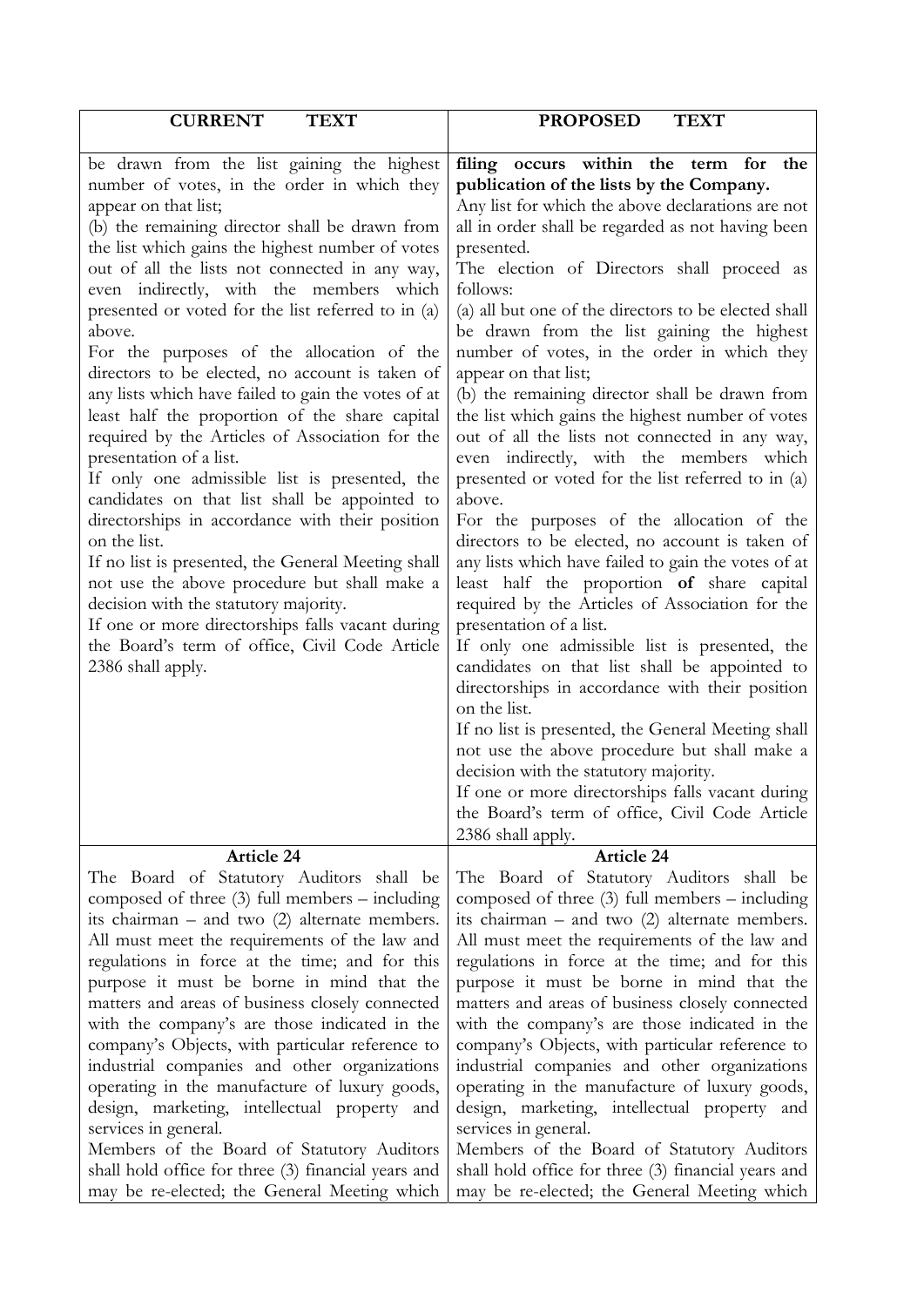| <b>CURRENT</b><br><b>TEXT</b>                                                                          | <b>PROPOSED</b><br><b>TEXT</b>                                                                 |
|--------------------------------------------------------------------------------------------------------|------------------------------------------------------------------------------------------------|
|                                                                                                        |                                                                                                |
| appoints the Board of Statutory Auditors and its<br>chairman shall set the amount of their             | appoints the Board of Statutory Auditors and its<br>chairman shall set the amount of their     |
| remuneration.                                                                                          | remuneration.                                                                                  |
| Full and alternate members of the Board of                                                             | Full and alternate members of the Board of                                                     |
| Statutory Auditors shall be elected in accordance                                                      | Statutory Auditors shall be elected in accordance                                              |
| with the following arrangements:                                                                       | with the following arrangements:                                                               |
| (a) any members owning a shareholding of at                                                            | (a) any members owning a shareholding of at                                                    |
| least the size laid down by CONSOB for the                                                             | least the size laid down by CONSOB for the                                                     |
| nomination of directors in accordance with legal                                                       | nomination of directors in accordance with legal                                               |
| and regulatory provisions shall be entitled to                                                         | and regulatory provisions shall be entitled to                                                 |
| present a list of candidates, numbered in order,                                                       | present a list of candidates, numbered in order,                                               |
| by lodging it at the company's registered office<br>at least fifteen (15) days before the date set for | by lodging it at the Company's registered office<br>within the terms provided by the laws and  |
| the General Meeting (first convening), on pain                                                         | regulations in force at the time, on pain of                                                   |
| disqualification;<br>list<br>each<br>shall<br>οf<br>be                                                 | disqualification; each list shall be accompanied                                               |
| accompanied by the details required for the                                                            | by the details required for the purposes of the                                                |
| purposes of the statutory and regulatory                                                               | statutory and regulatory provisions in force at                                                |
| provisions in force at the time; any list for which                                                    | the time; any list for which the above                                                         |
| the above declarations are not all in order shall                                                      | declarations are not all in order shall be regarded                                            |
| be regarded as not having been presented.                                                              | as not having been presented.                                                                  |
| (b) No member may present or vote for more                                                             | (b) No member may present or vote for more                                                     |
| than one list, even through a proxy or trustee                                                         | than one list, even through a proxy or trustee                                                 |
| company; members belonging to the same                                                                 | company; members belonging to the same                                                         |
| group or party to a shareholders' agreement<br>concerning shares of the company may not                | group or party to a shareholders' agreement<br>concerning shares of the company may not        |
| present or vote for more than one list, even                                                           | present or vote for more than one list, even                                                   |
| through a proxy or trustee company;                                                                    | through a proxy or trustee company;                                                            |
| (c) any candidate appearing on more than one                                                           | (c) any candidate appearing on more than one                                                   |
| list shall be disqualified; no person may appear                                                       | list shall be disqualified; no person may appear                                               |
| on any candidate list who does not comply with                                                         | on any candidate list who does not comply with                                                 |
| the restrictions on multiple office-holding laid                                                       | the restrictions on multiple office-holding laid                                               |
| down by the law and its implementing                                                                   | down by the law and its implementing                                                           |
| regulations in force at the time;                                                                      | regulations in force at the time;                                                              |
| (d) if only one list, or only lists presented by<br>members regarded as linked in terms of the         | (d) if only one list, or only lists presented by<br>members regarded as linked in terms of the |
| statutory and regulatory provisions in force at                                                        | statutory and regulatory provisions in force at                                                |
| the time, have been lodged by the deadline                                                             | the time, have been lodged by the deadline                                                     |
| referred to in (a) above, then further lists may be                                                    | referred to in (a) above, then further lists may be                                            |
| presented until the fifth day following that                                                           | presented until the term provided by the                                                       |
| deadline, the threshold shareholdings required                                                         | relevant laws and regulations following that                                                   |
| under (a) above being reduced by half in that                                                          | deadline, the threshold shareholdings required                                                 |
| case.                                                                                                  | under (a) above being reduced by half in that                                                  |
| The Board of Statutory Auditors shall be elected                                                       | case.                                                                                          |
| as follows:                                                                                            | The Board of Statutory Auditors shall be elected<br>as follows:                                |
| $(i)$ two $(2)$ full members and one $(1)$ alternate<br>member shall be drawn from the list obtaining  | $(i)$ two $(2)$ full members and one $(1)$ alternate                                           |
| the highest number of votes, in the order in                                                           | member shall be drawn from the list obtaining                                                  |
| which they appear on that list;                                                                        | the highest number of votes, in the order in                                                   |
| (ii) the remaining full member and the second                                                          | which they appear on that list;                                                                |
| alternate member shall be drawn from the list                                                          | (ii) the remaining full member and the second                                                  |